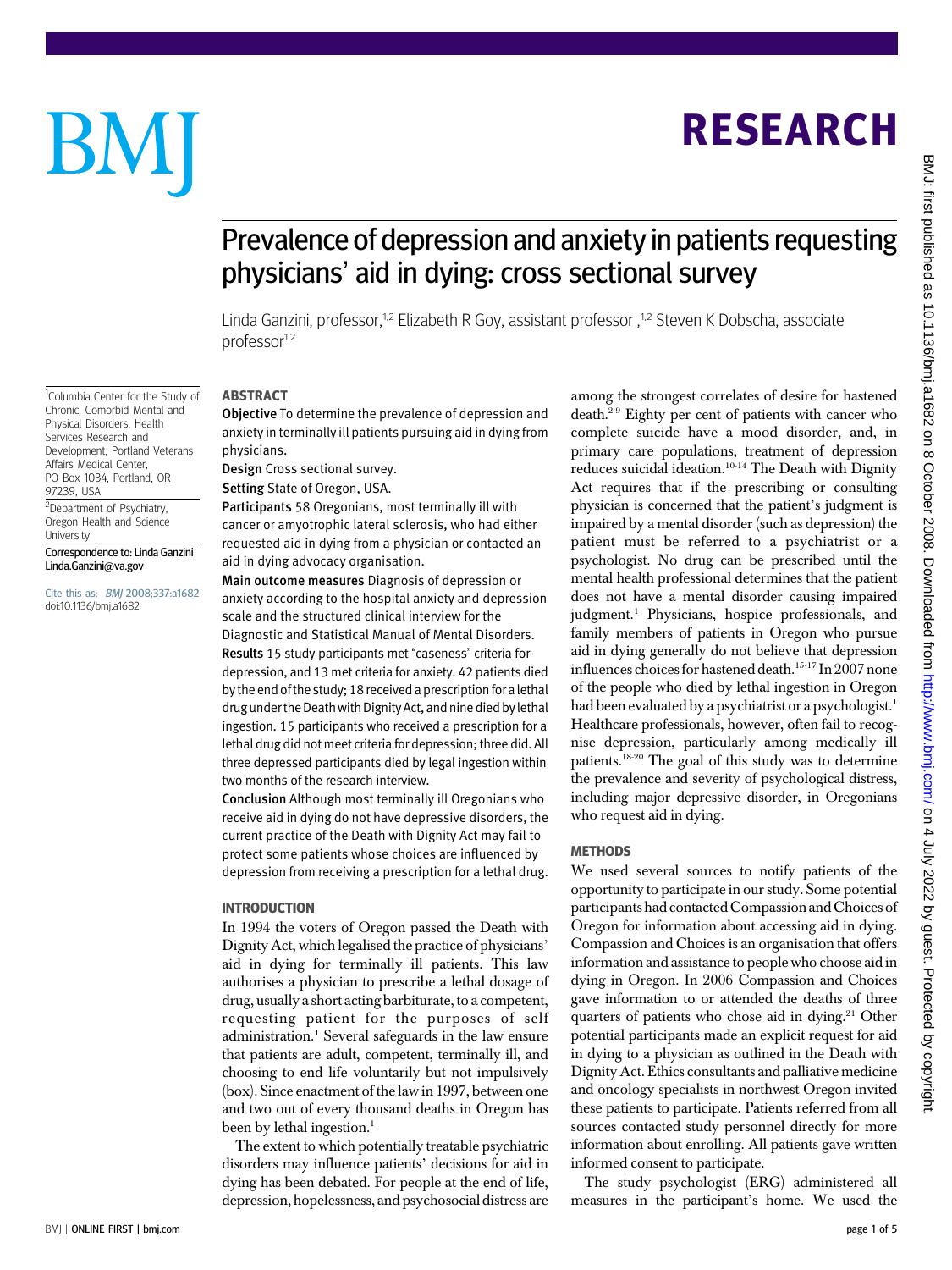#### Legal requirements of the Oregon Death with Dignity Act<sup>1</sup>

The attending physician who is responsible for care of the patient's terminal illness must ensure that:

- The patient is aged 18 years or above
- The patient is a resident of the state of Oregon
- The patient has made one written and two oral requests separated by 15 days
- The patient understands the risks of aid in dying and the alternatives, including hospice and comfort care
- The patient is assessed by a consulting physician

• Information about the patient is reported to the Oregon Department of Human Services The attending and consulting physicians must ensure that:

- The patient is capable of making and communicating healthcare decisions
- The decision is voluntary
- The patient has a terminal illness that would, within reasonable medical judgment, cause death within six months
- The patient is referred to a psychologist or psychiatrist if concern exists that the patient has a psychiatric disorder including depression that may impair judgment

Information from statistical reports are compiled by the Oregon Department of Human Services and published yearly<sup>1</sup>

> MacArthur competence assessment tool to determine participants' capacity to consent to research.<sup>22</sup> Once enrolled, participants confirmed that they had expressed interest in obtaining aid in dying through Compassion and Choices or explicitly requested aid in dying from a physician. The protocol required exclusion of participants with cognitive impairment (23 or less on the Folstein McHugh mini-mental state examination or 7 or less on the short portable mental status questionnaire<sup>23-25</sup>). The psychologist administered the hospital anxiety and depression scale,<sup>26</sup> which includes seven depression items and seven anxiety items, each rated on a 0-3 scale. Forthe purposes of identifying cases and consistent with expert recommendations, we identified participants with hospital anxiety and depression scale depression scores of 11 or greater as "depressed" and those with anxiety scores of 10 or greater as "anxious."<sup>27</sup> The psychologist administered the 20 item Beck hopelessness scale,<sup>28</sup> a well validated measure of hopelessness, which is a predictor of suicidal ideation and suicide attempts.<sup>2930</sup> We designated those with scores of 10 or greater as "hopeless."

> The psychologist completed the current mood disorder section of the structured clinical interview for American Psychiatric Association Diagnostic and Statistical Manual-IV axis I disorders (SCID-I), a standard research instrument for diagnosing mental disorders.<sup>31</sup> Because knowing that the patient has requested aid in dying may influence diagnostic thresholds for depression, the SCID interview was audiotaped and the tapes were reviewed by a research psychiatrist (SKD) who did not know if the patient had requested aid in dying (19 audiotapes from terminally ill patients who had not requested aid in dying were randomly interspersed). Based on studies by Chochinov and colleagues,<sup>32</sup> the severity of depressed mood or anhedonia needed to be at least moderate for the two

weeks before the interview in order to reach the threshold for diagnosis. Chochinov et al also reported that when moderate thresholds were used for mood criteria, presence or absence of physical symptoms (such as weight loss or fatigue) no longer influenced categorisation of depression. Using an inclusive approach, we attributed all physical symptoms of depression to the diagnosis of depression, even if they might be a result of terminal disease. Thoughts of death or suicide and suicidal plans or attempts are criteria for major depressive disorder in the American Psychiatric Association Diagnostic and Statistical Manual.<sup>31</sup> We attributed suicidal ideation to a diagnosis of depression only if the patient endorsed suicidal thoughts or plans aside from aid in dying. The final SCID diagnosis of major depressive disorder was reached by consensus if ERG and SKD disagreed. For the purposes of identifying cases of depression, we considered participants to be depressed if their SCID was positive or their hospital anxiety and depression scale depression score was 11 or greater. $27$ 

Participants rated their overall suffering in the two weeks before the interview on an 11 point scale with end points labelled 0="I have not suffered" and 10="I have suffered severely."<sup>33</sup> They rated their quality of life in the previous two weeks on an 11 point scale with 0="Quality of life as good as it can be" and 10="Terrible, very bad quality of life." Participants rated their desire for death in the two weeks preceding the interview on an 11 point scale with end points labelled 0="I desire to live as long as possible" and 10="I have a strong desire to die soon." Participants rated the influence of depression as a reason for requesting aid in dying on a scale on which 1="depression not at all important in the decision to request a lethal prescription" and 5="depression very important in the decision to request a lethal prescription."

All participants diagnosed with major depressive disorder were notified of this result at the time of the study visit, and the study psychologist recommended treatment and offered to facilitate counselling. As is standard at our institution, a safety plan was developed sothat all patients who seemed upset by participation in the study or were found to be imminently suicidal by means other than legalised assisted dying would be referred for an evaluation of mental health. Otherwise, participants were assured confidentiality in order to facilitate honest disclosure. We obtained information on outcomes—whether the study participant received a prescription of a lethal drug or died by lethal ingestion —six months or more after all other data collection was complete.

#### Data analysis

We present data as frequencies and proportions for categorical items and as means and standard deviations for normally distributed continuous items. We used Student's  $t$  test to compare means. All tests were two tailed and  $\alpha$  was set at 0.05.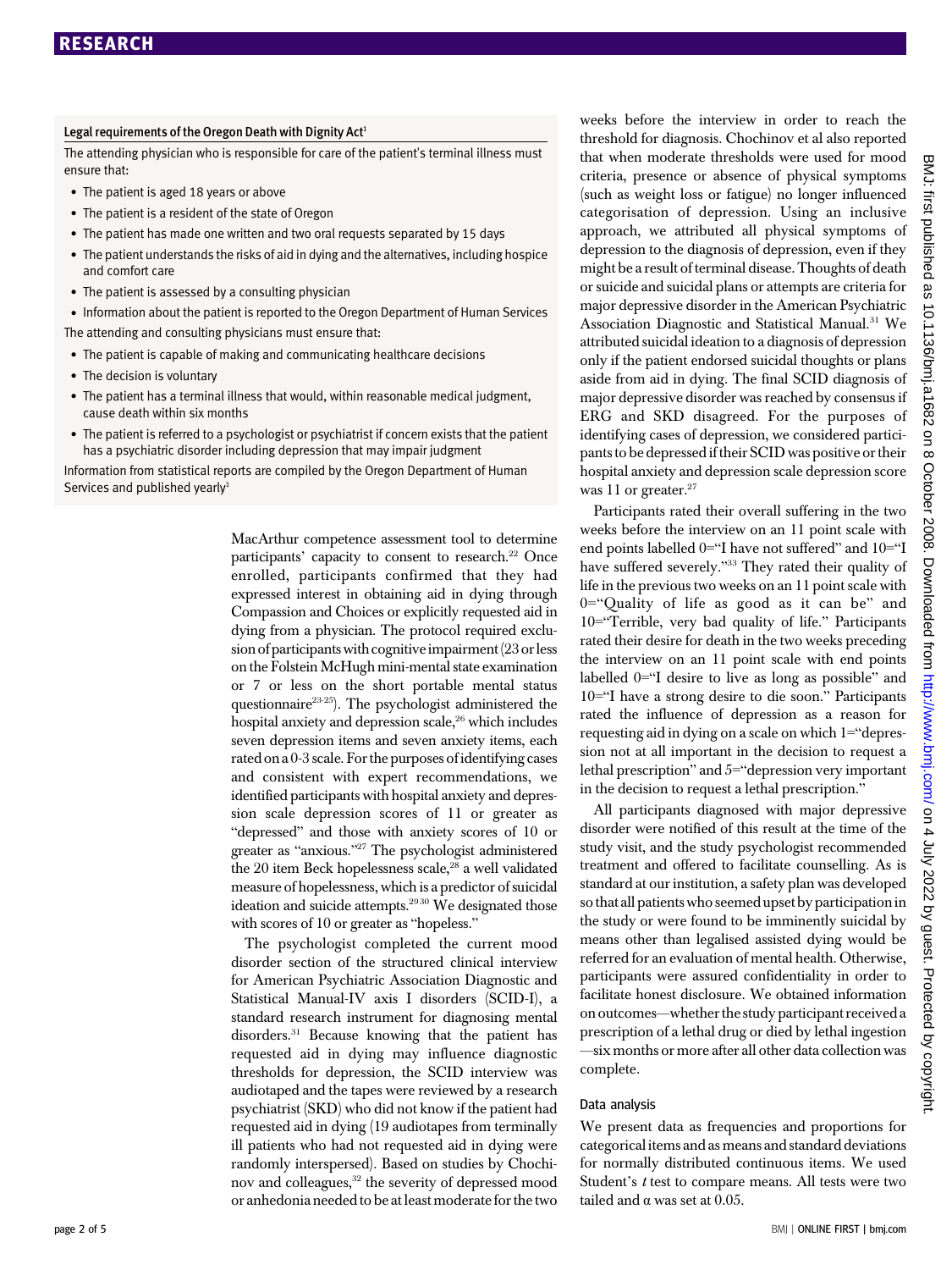#### RESULTS

Of 178 Compassion and Choices clients notified of the opportunity to participate in the study, 12 were ineligible or deceased and 47 (28%) enrolled. The other 11 participants were referred from clinicians at other medical centres. No patients were excluded because of cognitive impairment or lack of capacity to consent to research. The mean age of the 58 patients requesting aid in dying was 66 (SD 12) years. Thirty one participants were women, 22 were married, and 21 were enrolled in a hospice at the time of the interview. The most common terminal diseases were cancer(n=44) and amyotrophic lateral sclerosis (n=7). At the time of the study interview 46 patients had explicitly requested aid in dying from a physician and 47 had contacted Compassion and Choices to obtain aid in dying.

Eight participants scored 11 or higher on the hospital anxiety and depression scale for depression, 13 scored 10 or greater on the anxiety subscale, and 11 scored 10 or higher on the Beck hopelessness scale. Twelve participants were diagnosed with depression by the SCID. Fifteen participants met our criteria for depression by being depressed on the SCID or having a hospital anxiety and depression scale depression score of 11 or higher. The mean desire to die among depressed participants was 5.7 (SD 3.0) on our 11 point scale. Seven of the depressed group did not attribute their pursuit of aid in dying to depression at all (score=1), but six felt that depression somewhat or strongly influenced their preference for hastened death (scores=3, 4, or 5). An offer to facilitate counselling was made to all depressed patients, but only one participant (patient C below) agreed.

Among the 42 participants who died by the end of the study, 18 received a prescription for a lethal drug and nine died by lethal ingestion. Among decedents, no significant differences existed between those who received a prescription for a lethal drug and those who did not on measures of psychosocial distress, except that those who received a prescription had

Table 1 | Comparison of deceased participants who received and did not receive prescription for lethal drug. Values are mean (SD) unless stated otherwise

| Measure                                           | Received<br>prescription<br>$(n=18)$ | Did not receive<br>prescription<br>$(n=22)$ | P value $(t)$<br>test |
|---------------------------------------------------|--------------------------------------|---------------------------------------------|-----------------------|
| Hospital anxiety and depression scale—anxiety*    | 4.8(3.2)                             | 7.0(5.1)                                    | 0.12                  |
| Hospital anxiety and depression scale—depression† | 5.7(3.4)                             | 7.3(4.4)                                    | 0.19                  |
| Hospital anxiety and depression scale-total‡      | 10.5(5.4)                            | 14.3(8.6)                                   | 0.10                  |
| Beck hopelessness scale§                          | 5.0(3.0)                             | 7.5(5.4)                                    | 0.08                  |
| Desire to die                                     | 1.5(2.6)                             | 4.7(3.7)                                    | 0.004                 |
| Suffering**                                       | 3.7(2.7)                             | 4.5(2.9)                                    | 0.36                  |
| Quality of lifett                                 | 4.0(1.8)                             | 5.1(2.9)                                    | 0.13                  |

\*Scores range from 0 (no anxiety) to 21 (severe anxiety).<sup>26</sup>

†Scores range from 0 (no depression) to 21 (severe depression).<sup>26</sup>

‡Sum of anxiety and depression scales.<sup>26</sup>

§Scores range from 0 (not hopeless) to 20 (very hopeless).<sup>28</sup>

¶11 point scale: 0=I desire to live as long as possible; 10=I have a strong desire to die soon. \*\*11 point scale: 0=I have not suffered in the past two weeks; 10=I have suffered severely in the past two

weeks.<sup>33</sup>

††11 point scale: 0=quality of life in past two weeks is as good as it can be; 10=quality of life in past two weeks is terrible, very bad.

(surprisingly) a lower desire to die and a trend toward lower hopelessness scores (table 1).

Three of the 18 participants who received a prescription for a lethal drug met our criteria for depression on either the SCID or hospital anxiety and depression scale  $(table 2)$ , and 15 did not. All three died by lethaling estion in their home within two months of the interview. None had been evaluated by a mental health professional before participation in the research. Patient A, an elderly man with cancer who was receiving home hospice services, met "caseness" criteria on the hospital anxiety and depression scale with a depression score of 12, although his SCID result was negative. Patient B, a middle aged woman with cancer who was receiving home hospice services, was depressed by SCID criteria. She declined to complete the hopelessness scale because she had "trouble with the entire concept of hope." She rated her desire to die and her suffering as quite high. Whether patients A and B received mental health evaluation or treatment after participation in the study is unknown. Patient C, an elderly woman with cancer, was depressed by SCID criteria. She received treatment for depression with a psychostimulant after completion of the survey, was subsequently enrolled in a hospice, and was documented by a psychiatrist to have a remission in her depression before her death. She received the prescription when she was depressed, and she reported that depression somewhat influenced her decision to pursue aid in dying.

#### **DISCUSSION**

Among patients who requested a physician's aid in dying, one in four had clinical depression. However, more than three quarters of people who actually received prescriptions for lethal drugs did not have a depressive disorder. Our findings also indicate that the current practice of legalised aid in dying may allow some potentially ineligible patients to receive a prescription for a lethal drug; two of those who ultimately died by lethal ingestion had depression at the time they received a prescription for a lethal drug and died by ingesting the drug. A third patient was depressed at the time that she requested a physician's aid in dying and probably received her prescription; she was successfully treated for her depression before she died by lethal ingestion.

#### Strengths and limitations

Although many investigators have examined the degree to which depression is associated with a desire to die among terminally ill patients, $2-9$  we believe that our study is the first to use standardised measures to examine the prevalence and severity of depression and anxiety in a group of patients who have actually requested and are potentially eligible to receive aid in dying.

The strengths of our study include a standard measure of depression (SCID) and a blinding system that controlled for the effect on the ultimate psychiatric diagnosis of the psychiatrist knowing that the patient had requested a physician's aid in dying. The other measures of depression and anxiety are commonly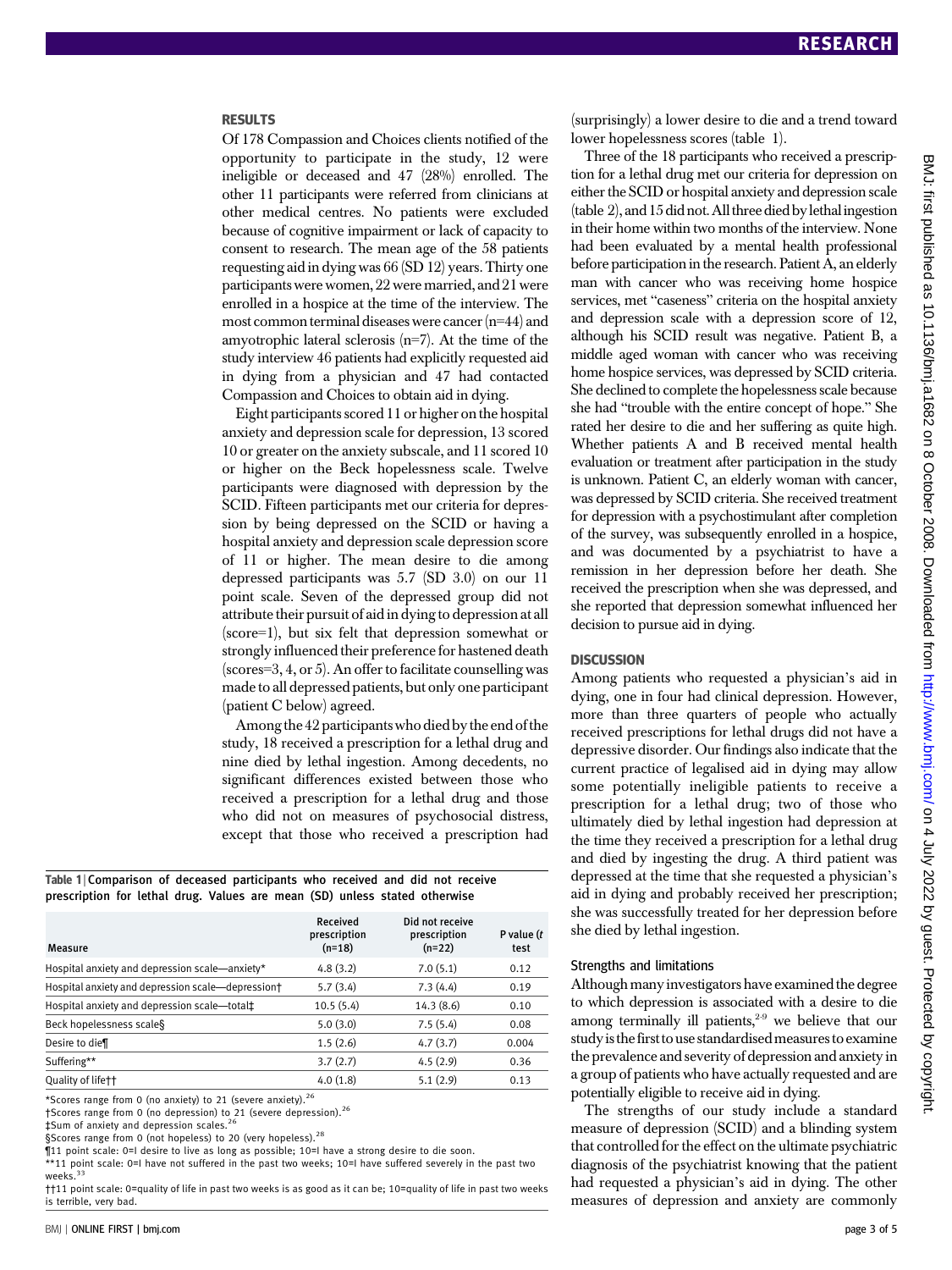#### Table 2 <sup>|</sup> Measures of psychological distress in depressed participants who received a physician's aid in dying

| Measure                                           | Case A | Case B | Case C |
|---------------------------------------------------|--------|--------|--------|
| SCID depression*                                  |        |        |        |
| Hospital anxiety and depression scale-anxiety+    |        |        |        |
| Hospital anxiety and depression scale—depression‡ | 12     | 10     |        |
| Hospital anxiety and depression scale-total§      | 19     | 14     |        |
| Beck hopelessness scale¶                          |        | NА     |        |
| Desire to die**                                   |        |        |        |
| Sufferingtt                                       |        |        |        |
| How much depressed mood influenced decision #     |        |        |        |
|                                                   |        |        |        |

NA=not available; SCID=structured clinical interview for American Psychiatric Association Diagnostic and Statistical Manual-IV

 $*$ + indicates major depressive disorder present; – indicates major depressive disorder absent.<sup>31</sup>

†Scores range from 0 (no anxiety) to 21 (severe anxiety).<sup>26</sup> ‡Scores range from 0 (no depression) to 21 (severe depression).<sup>26</sup>

§Sum of anxiety and depression subscales.

 $\frac{9}{15}$  Scores range from 0 (not hopeless) to 20 (very hopeless).<sup>28</sup> Case B declined to complete this scale.

\*\*11 point scale: 0=I desire to live as long as possible; 10=I have a strong desire to die soon.

††11 point scale: 0=I have not suffered in the past two weeks; 10=I have suffered severely in the past two weeks.

‡‡1=depressed mood not at all important in decision to request prescription; 5=depressed mood very important in decision to request prescription.

> used and well validated in terminally ill patients. Our study has several limitations. Use of an inclusive approach to categorise somatic symptoms, which, if present, were attributed to depression and not to terminal disease, carries the risk of inflating the prevalence of depressive disorder. In addition, only 28% of invited patients who requested aid in dying agreed to participate; uncertainty exists about the degree to which our data are generalisable to the entire population of patients who request physicians' aid in dying. In a study of Oregon physicians who reported on 141 requests for aid in dying, only 36% of patients were in a hospice at the time of the request—similarly, only a third of our participants were yet enrolled in a hospice.34 In contrast, data collected by the Oregon Department of Human Services indicates that 86% of patients who die by prescription of a lethal drug are enrolled in a hospice before death.<sup>1</sup> This suggests that most patients begin inquiring about a physician's aid in dying before they enrol in a hospice. Our finding of a low proportion in hospice enrollees reflects this fact, rather than differences between our sample and all Oregonians who die by legal lethal ingestion.

> The possibility remains that the three depressed patients who died by lethal ingestion satisfied the requirements of the Death with Dignity Act if the attending physician determined that depression was present but not influencing their judgment. The study participants themselves were divided in whether to attribute their interest in aid in dying to low mood. Although diagnosing depression can be relatively straightforward, determining its role in influencing decision making is more difficult, even by expert assessment. For example, in a study of 321 psychiatrists in Oregon only 6% were very confident that in a single evaluation they could adequately determine whether a psychiatric disorder was impairing the judgment of a patient requesting assisted suicide.<sup>35</sup> In a study of 290 US forensic psychiatrists, 58% indicated that the

presence of major depressive disorder should result in an automatic finding of incompetence for the purposes of obtaining assisted suicide.<sup>36</sup> These data support that of the two components of the mental health assessment—presence of a disorder and determination of its influence—the greatest weight in determining eligibility for aid in dying should be on whether a relevant mental disorder such as depression can be diagnosed.

#### Depression and desire for death

Other studies and surveys from Oregon have indicated that aid in dying among depressed patients is very rare. Physicians in Oregon who received requests for aid in dying from 143 patients after enactment of the Death with Dignity Act reported that 20% were depressed—a proportion comparable to what we found in this study. None of the depressed patients on whom they submitted information received a prescription for a lethal drug.<sup>34</sup> Studies of healthcare providers, including hospice professionals, and family members in Oregon indicate that they believe that depression was rarely a factor influencing requests for a physician's aid in dying.15-17 Our study suggests that in some cases depression is missed or overlooked.

In contrast, studies of interest in euthanasia from populations outside of Oregon suggest that depression and psychosocial distress are prominent among patients who endorse an interest in hastened death. For example, in a study of 200 terminally ill inpatients with cancer, the prevalence of depressive syndromes was 59% among patients with a serious and pervasive desire to die but only 8% among patients without such a desire.6 In a study of 988 terminally ill patients living in areas where physicians' aid in dying was not legal, 10.6% reported seriously considering euthanasia or a physician's aid in dying for themselves, and those with depressive symptoms were 25% more likely to endorse this.9 In a study of 98 patients admitted to a palliative care inpatient setting in the northeast United States, patients with major depression were four times more likely to have a high desire for hastened death.<sup>8</sup>

Whether findings from these patient groups can be extrapolated to patients who have actively requested legal physicians' aid in dying has remained uncertain although 17% of Oregonians are potentially interested in aid in dying, only 1-2% actually request it. $3437$  For example, in a study of 161 patients with cancer in Oregon who were longitudinally examined for interest in a physician's aid in dying, 19 had a serious interest in aid in dying, fewer than half with a serious interest discussed aid in dying with their physician, two requested a prescription for a lethal drug, and none received one.<sup>38</sup> This suggests that most terminally ill patients who declare interest in aid in dying do not actively pursue aid in dying under legalised conditions. As such, studies of preferences for aid in dying in these groups may misrepresent actual requesters of aid in dying. In contrast, our surveyed participants had taken active steps to pursue a physician's aid in dying in one of the few jurisdictions where it is legal—all either